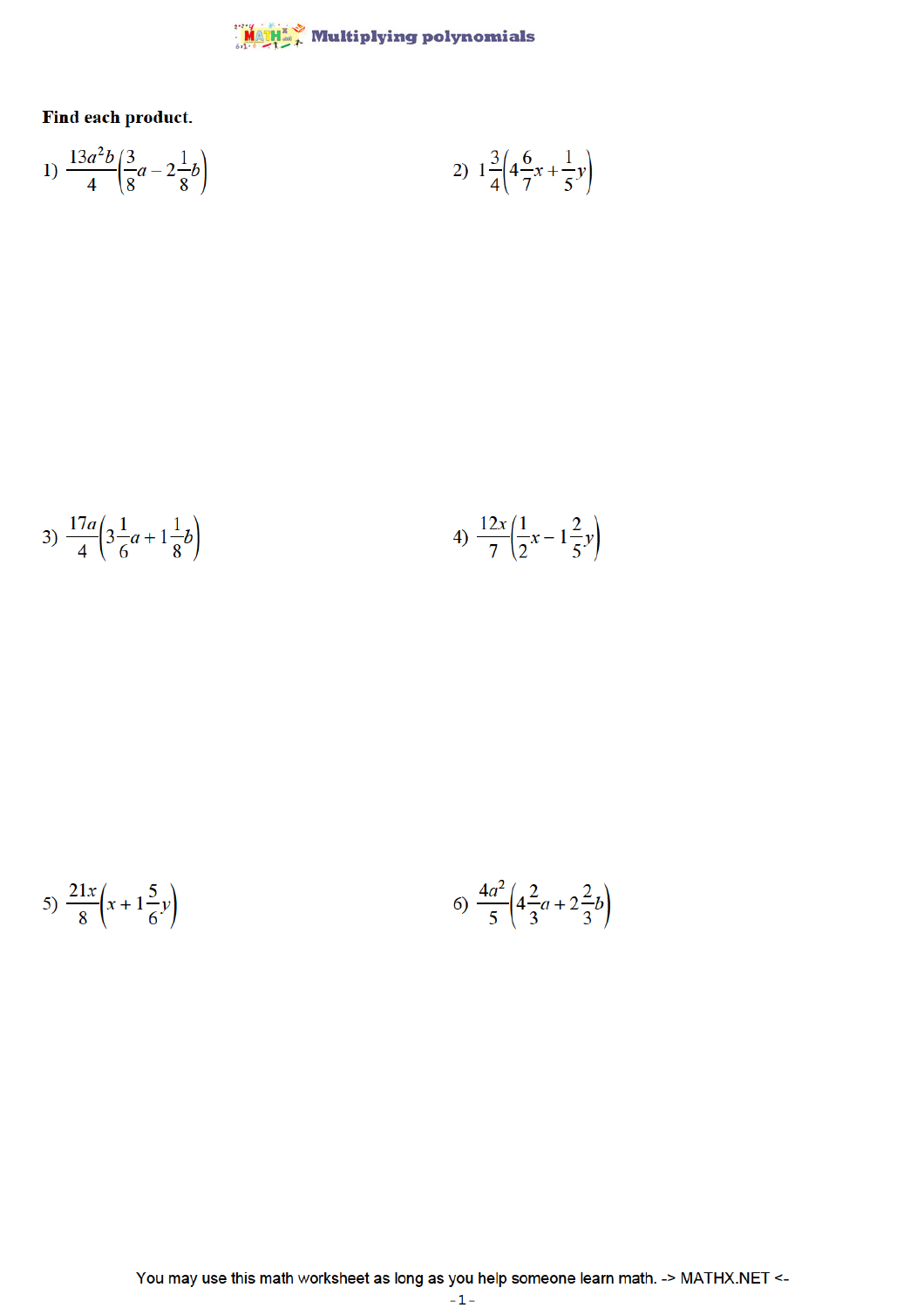7) 
$$
1\frac{5}{8}\left(\frac{1}{2}x - \frac{4}{7}y\right)
$$
   
8)  $\frac{3}{4}\left(1\frac{4}{5}m - 3\frac{3}{4}n\right)$ 

9) 
$$
\frac{6mn}{5}\left(2\frac{3}{4}m+\frac{3}{5}n\right)
$$
 10) 
$$
6\frac{3}{8}\left(2\frac{2}{7}x-3\frac{1}{6}y\right)
$$

11) 
$$
4\frac{2}{5}\left(1\frac{7}{8}x - \frac{1}{4}y\right)
$$
   
12)  $\frac{9u}{8}\left(\frac{1}{2}u - 1\frac{3}{4}y\right)$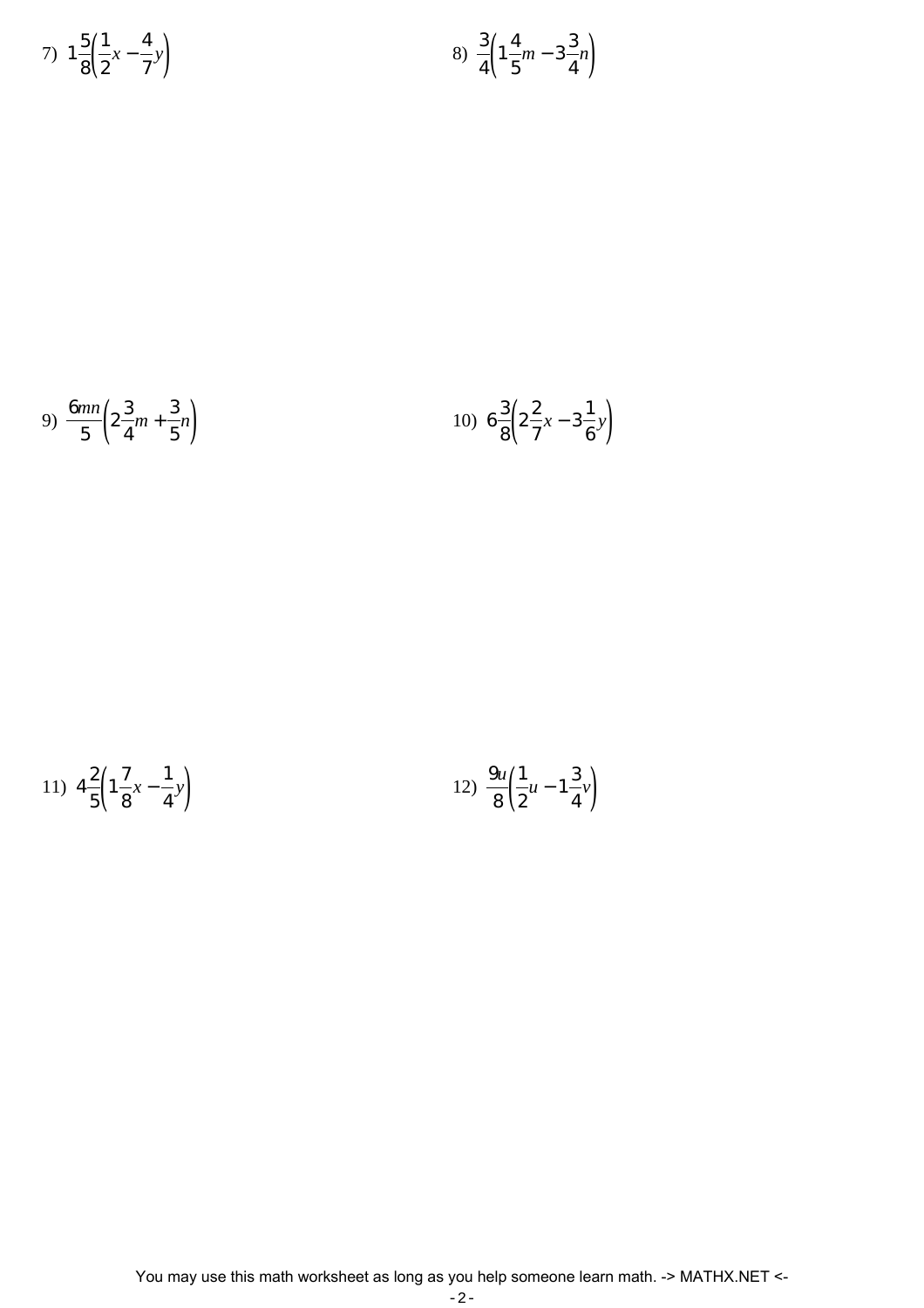13) 
$$
\frac{13u}{8} \left( u + 3\frac{1}{6} v \right)
$$
 14)  $4\frac{4}{5} \left( 2x + 3\frac{2}{7} y \right)$ 

$$
15) \frac{3b^2}{2} \left( 3\frac{3}{4}a + 4\frac{5}{8}b \right) \tag{16} \frac{23x^3}{5} \left( 1\frac{1}{4}x + 4\frac{3}{4}y \right)
$$

17) 
$$
1\frac{3}{5}\left(4\frac{1}{3}x+\frac{5}{8}y\right)
$$
 18)  $\frac{9a}{2}\left(1\frac{1}{2}a+1\frac{1}{2}b\right)$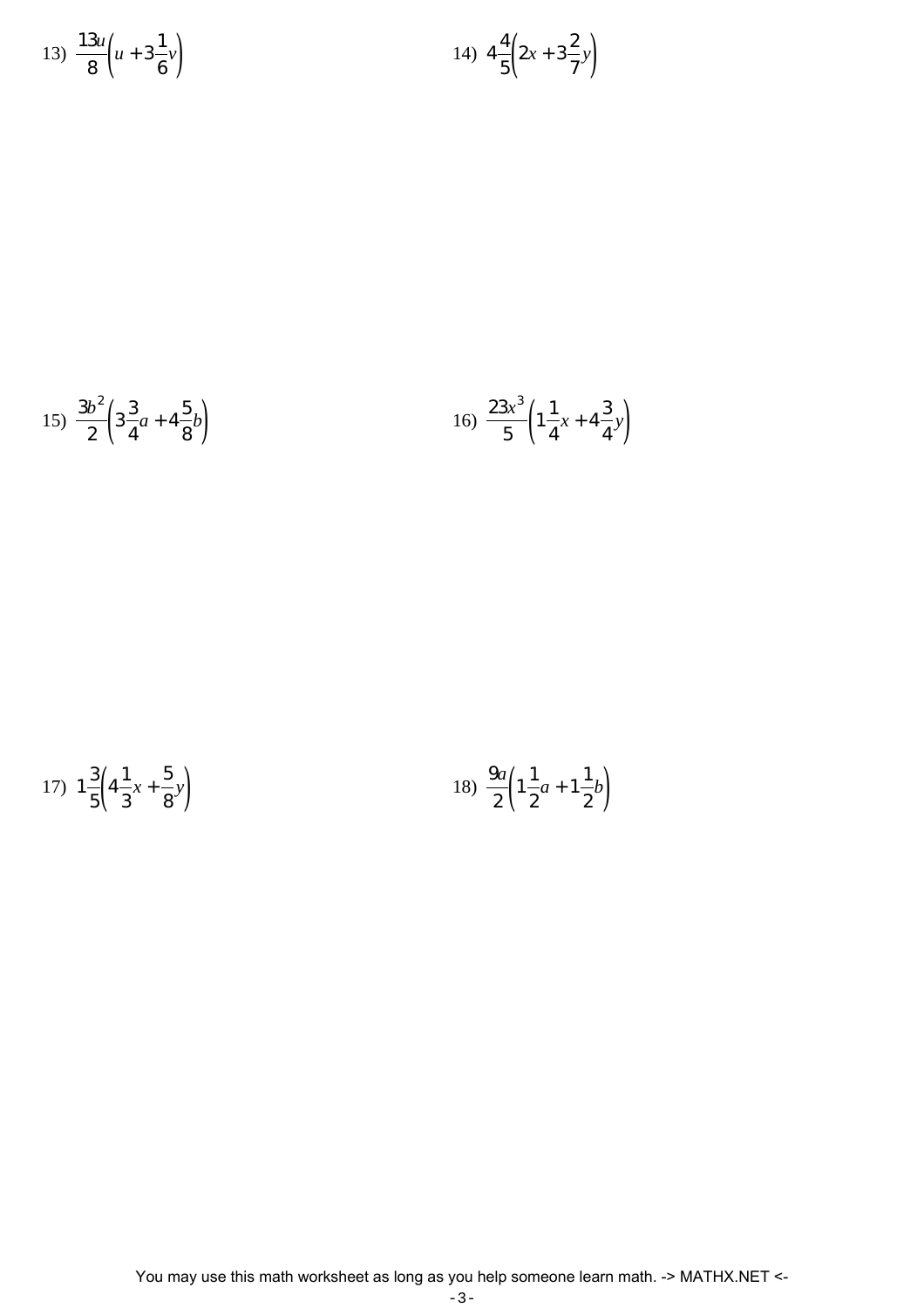$$
19) \ \frac{7y^2}{5} \left( 1 \frac{1}{7} x + \frac{3}{4} y \right) \qquad \qquad 20) \ \frac{1}{2} \left( \frac{1}{2} a - \frac{2}{7} b \right)
$$

21) 
$$
4\frac{5}{6}\left(-6y+1\frac{4}{5}x\right)
$$
   
22)  $\frac{9x^2}{5}\left(2\frac{5}{7}x+1\frac{2}{3}y\right)$ 

$$
23) \frac{8mn^3}{5} \left(-6n+1\frac{1}{2}m\right) \qquad 24) \frac{m^2n^3}{3} \left(1\frac{5}{6}m-2\frac{5}{6}n\right)
$$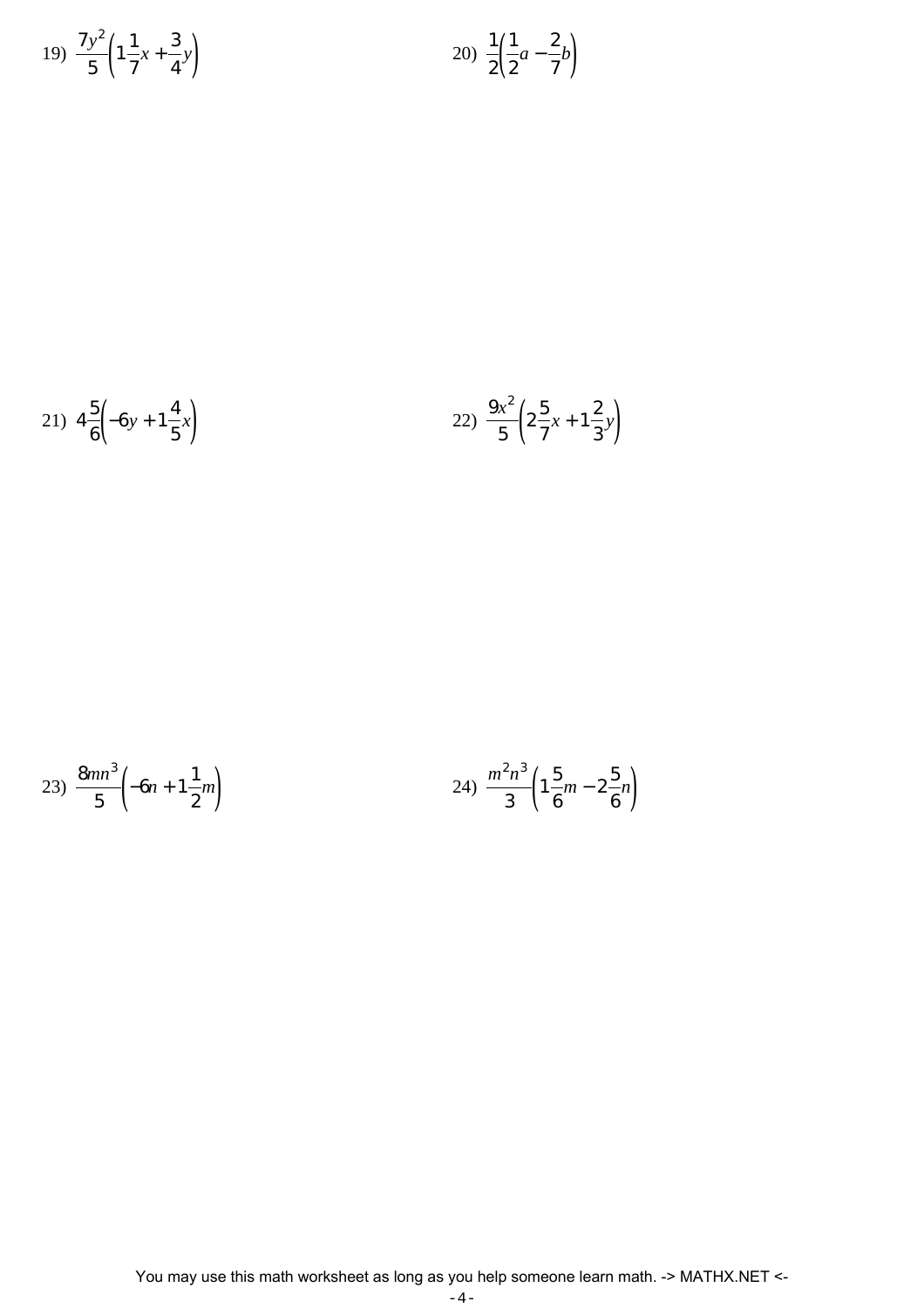25) 
$$
1\frac{5}{6}\left(1\frac{1}{2}x-1\frac{1}{6}y\right)
$$
  
26)  $\frac{7x^2y^2}{2}\left(1\frac{2}{3}x+3\frac{7}{8}y\right)$ 

27) 
$$
\frac{7uv^2}{6} \left(7u - 2\frac{3}{4}v\right)
$$
 28)  $\frac{y^3}{3} \left(-7y + \frac{2}{3}x\right)$ 

$$
29) \frac{4}{7} \left( 1 \frac{3}{4} u + 3 \frac{3}{4} v \right) \tag{30} \quad 4 \frac{2}{3} \left( 2 \frac{2}{5} x + \frac{1}{6} v \right)
$$